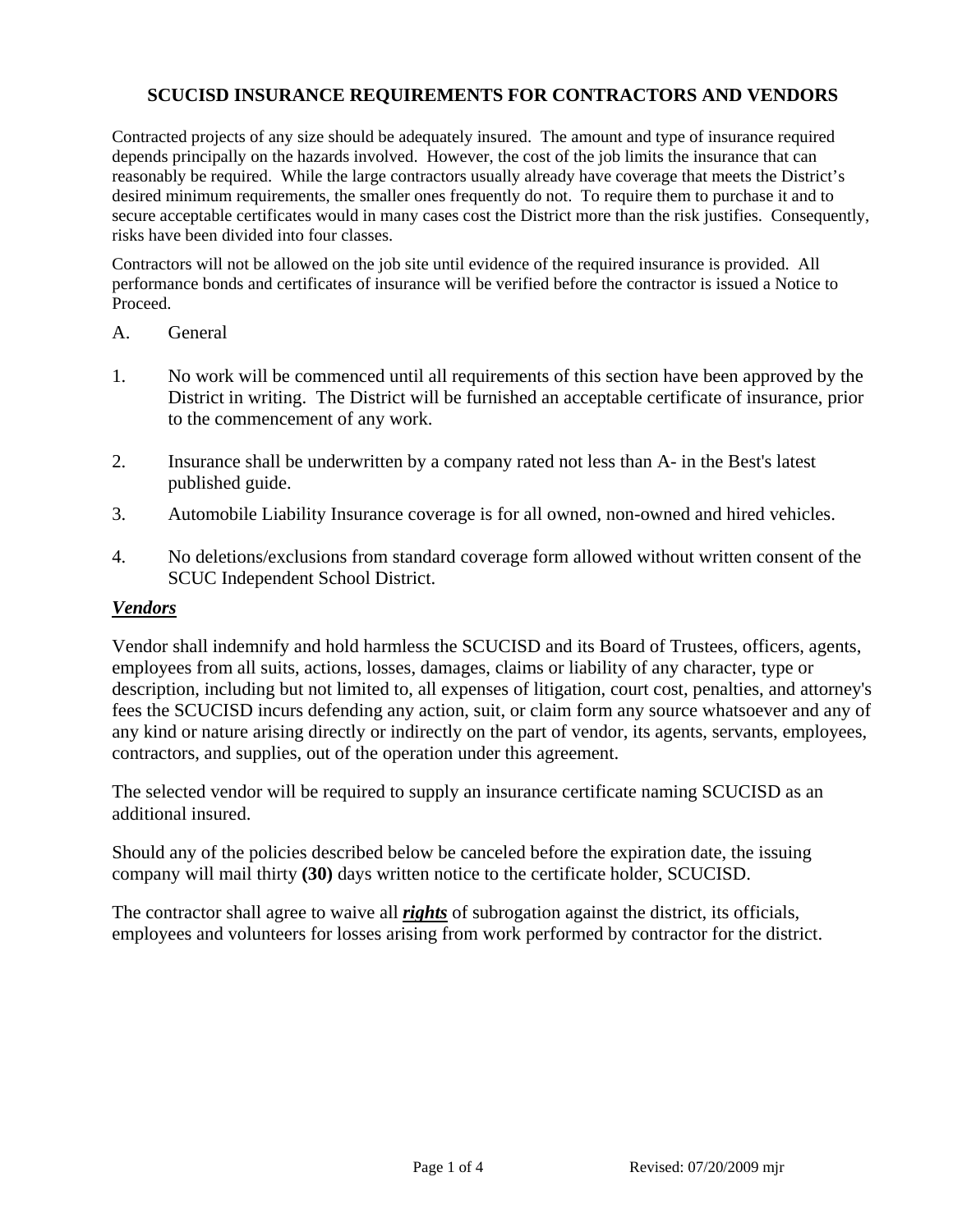# **CLASSES OF RISK:**

#### **CLASS A – Jobs with minimum hazards and low revenue.**

"Minimum Hazards" mean general work not involving work more than six feet above ground or floor level, and not using heavy equipment, etc.

| Examples:                                                     | Business machine repairs<br>Technicians working for major manufacturers<br>Consulting engineers and architects on District premises or job site<br>Venetian blinds and shades service<br>Phone installation |                                                                                                                              |
|---------------------------------------------------------------|-------------------------------------------------------------------------------------------------------------------------------------------------------------------------------------------------------------|------------------------------------------------------------------------------------------------------------------------------|
| Insurance required                                            |                                                                                                                                                                                                             |                                                                                                                              |
| <b>Workers Compensation -</b><br><b>Employers Liability -</b> |                                                                                                                                                                                                             | <b>Statutory Limits</b><br>\$500,000 @ accident<br>\$500,000 policy limit<br>\$500,000 @ employee                            |
| <b>General Liability</b>                                      |                                                                                                                                                                                                             | \$300,000 per occurrence<br>\$600,000 general aggregate/\$600,000 products/completed operations<br>aggregate                 |
| Automobile Liability -                                        | Bodily injury -<br>Property damage -                                                                                                                                                                        | Owned/Non-owned/Hired vehicles<br>\$100,000 @ person/\$300,000 @ accident<br>\$100,000<br>or \$300,000 Combined Single Limit |

*SCUCISD is listed as an additional insured on all but the Workers' Compensation. Additional insured coverage is provided for both premises operations and products completed operation.*

## **CLASS B – Jobs with moderate hazards but low revenue.**

| Examples: | Refrigeration repairs            |
|-----------|----------------------------------|
|           | Construction jobs under \$25,000 |
|           | Plumbing                         |
|           | Air conditioning maintenance     |
|           | Concrete work under \$25,000     |
|           | Electrical work                  |

Insurance required:

| <b>Workers Compensation -</b><br><b>Employers Liability -</b> | <b>Statutory Limits</b><br>\$500,000 @ accident<br>\$500,000 policy limit<br>\$500,000 @ employee |
|---------------------------------------------------------------|---------------------------------------------------------------------------------------------------|
| <b>General Liability</b>                                      | \$500,000 per occurrence                                                                          |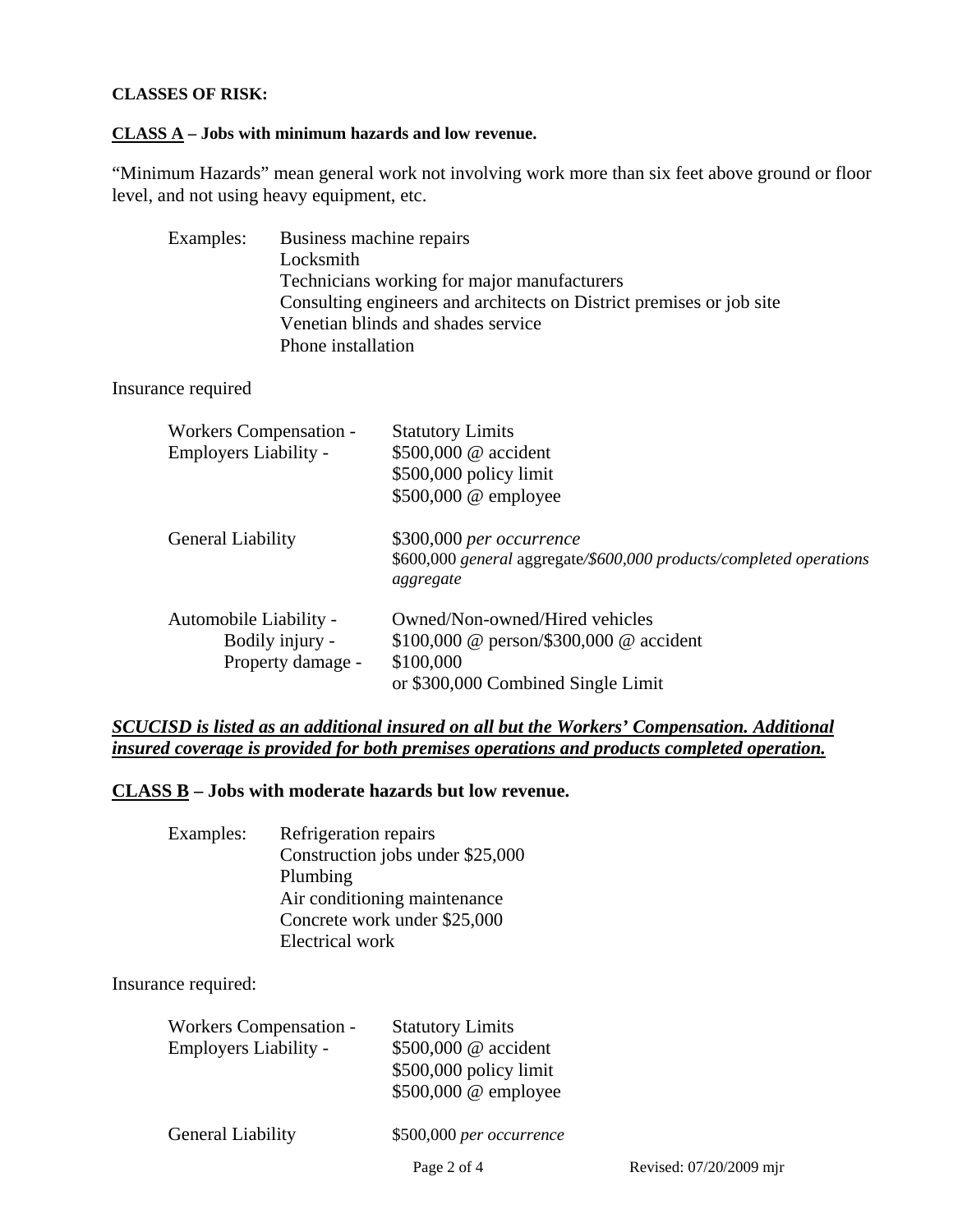|                        | $$1,000,000$ general aggregate; $$1,000,000$ products/completed<br><i>operations aggregate</i> |
|------------------------|------------------------------------------------------------------------------------------------|
| Automobile Liability - | Owned/Non-owned/Hired vehicles                                                                 |
| Bodily injury -        | \$250,000 @ person/\$500,000 @ accident                                                        |
| Property damage -      | \$250,000                                                                                      |
|                        | Or \$500,000 Combined Single Limit                                                             |

# *SCUCISD is listed as an additional insured on all but the Workers' Compensation. Additional insured coverage is provided for both premises operations and products completed operation.*

# **CLASS C – Normal limits – Jobs with moderate hazards and moderate size.**

| Examples: | Construction jobs above \$25,000                  |
|-----------|---------------------------------------------------|
|           | Boiler maintenance contractor                     |
|           | Hood and duct cleaning                            |
|           | Garbage hauling                                   |
|           | Excavation type work <i>i.e.</i> back hoe digging |
|           | Roof repairs                                      |
|           | Specialty work – gutters, down spouts, etc.       |
|           | Food Delivery – large truck delivery.             |

Contract and insurance requirements:

 Hold-Harmless Agreement Contractual Coverage Waiver of subrogation in favor of SCUCISD Explosion, Collapse and Underground Coverage and Products/Completed Operations Coverage

### *SCUCISD is listed as an additional insured on all but the Workers' Compensation. Additional insured coverage is provided for both premises operations and products completed operation.*

| Workers Compensation -   | <b>Statutory Limits</b>                         |                                                              |
|--------------------------|-------------------------------------------------|--------------------------------------------------------------|
| Employers Liability -    | \$500,000 @ accidents                           |                                                              |
|                          | \$500,000 policy limit                          |                                                              |
|                          | \$500,000 @ employee                            |                                                              |
| <b>General Liability</b> | $$1,000,000$ per occurrence                     |                                                              |
|                          | operations aggregate                            | \$2,000,000 general aggregate/\$2,000,000 products/completed |
| Automobile Liability -   | Owned/Non-owned/Hired vehicles                  |                                                              |
| Bodily injury -          | \$250,000 @ person/\$500,000 @ accident         |                                                              |
| Property damage          | \$250,000                                       |                                                              |
|                          | Or \$500,000 Combined Single Limit              |                                                              |
| Umbrella Policy -        | $$1,000,000$ occurrence/ $$1,000,000$ aggregate |                                                              |
|                          | Page 3 of 4                                     | Revised: 07/20/2009 mir                                      |